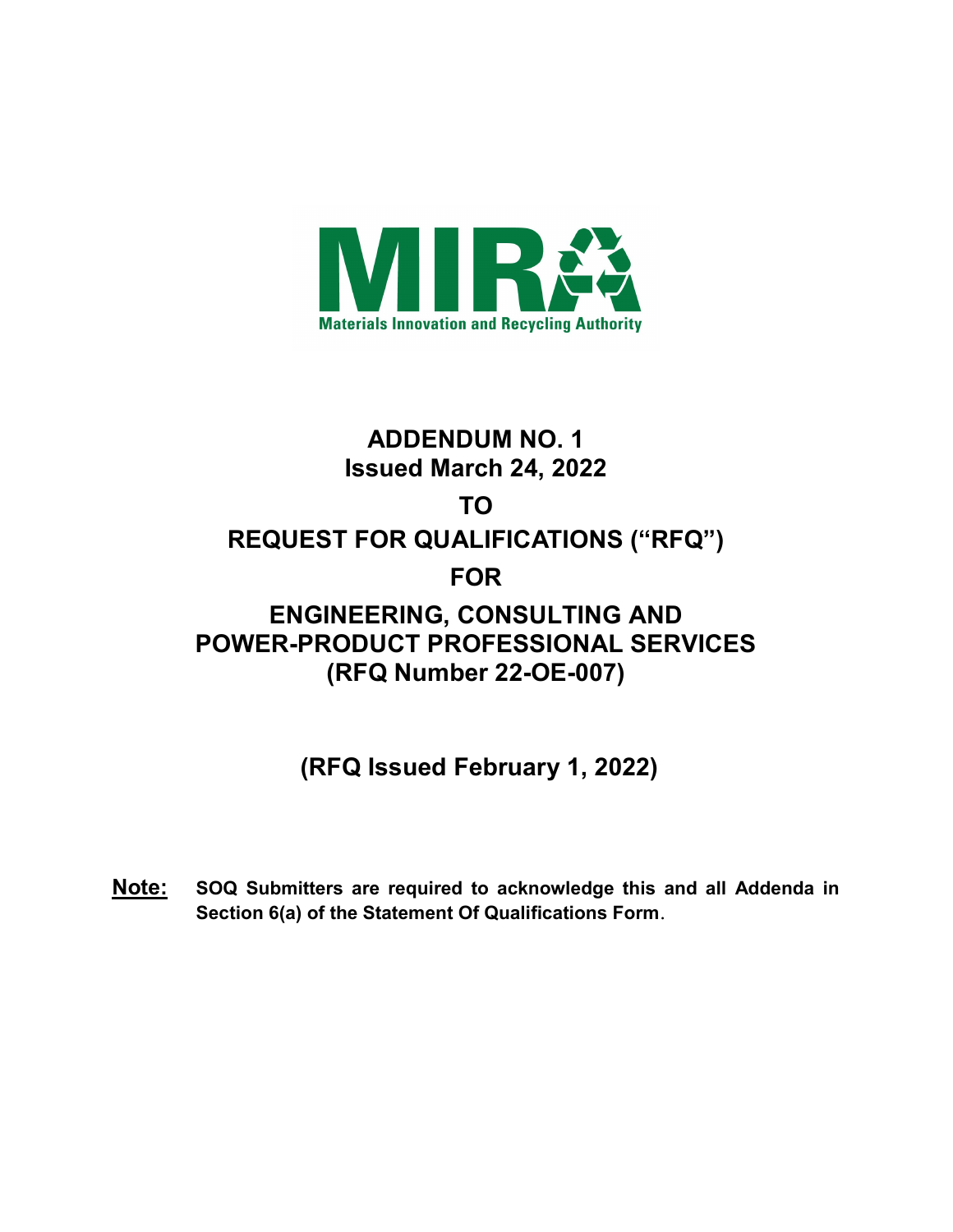## 1. ANSWERS TO SUBMITTED QUESTIONS

| 1. | Question | Is ONLY an electronic submittal acceptable for this Statement of Qualifi-<br>cations acceptable, or are hard copies required?                                                                                                                                                                                                                                                                                                                                                                                                                                                                                                                                                                                                                                                                                                                                                                                                            |
|----|----------|------------------------------------------------------------------------------------------------------------------------------------------------------------------------------------------------------------------------------------------------------------------------------------------------------------------------------------------------------------------------------------------------------------------------------------------------------------------------------------------------------------------------------------------------------------------------------------------------------------------------------------------------------------------------------------------------------------------------------------------------------------------------------------------------------------------------------------------------------------------------------------------------------------------------------------------|
|    | Answer   | Proposals should be submitted as directed in Section I.F. of the RFP                                                                                                                                                                                                                                                                                                                                                                                                                                                                                                                                                                                                                                                                                                                                                                                                                                                                     |
| 2. | Question | Should responding firms provide 1 set of hourly rates if we intend to re-<br>spond to 2 or more categories of work, or 2 sets of rates?                                                                                                                                                                                                                                                                                                                                                                                                                                                                                                                                                                                                                                                                                                                                                                                                  |
|    | Answer   | If a firm's hourly rates differ for different categories of work, a firm<br>should submit hourly rates for each category of work for which they are<br>submitting a Statement of Qualifications                                                                                                                                                                                                                                                                                                                                                                                                                                                                                                                                                                                                                                                                                                                                          |
| 3. | Question | Should proposers provide an organizational chart and/or team resumes for<br>each category of work we are applying for? I did not see that this infor-<br>mation was requested (only references).                                                                                                                                                                                                                                                                                                                                                                                                                                                                                                                                                                                                                                                                                                                                         |
|    | Answer   | As specified in Section I.E.4 of the RFQ, respondents should include a<br>brief description or CV for each individual who would be involved in<br>providing that category of services to MIRA.                                                                                                                                                                                                                                                                                                                                                                                                                                                                                                                                                                                                                                                                                                                                           |
| 4. | Question | Refer SOW Section 3.c. How is MIRA currently marketing the energy<br>and capacity from the CSWS Resource Recovery Facility and Jet Turbine<br>Facility? Are the energy products from these assets sold exclusively to<br>New England ISO or do they also have $3rd$ party power purchase agree-<br>ments? If the latter, is MIRA seeking a consultant to identify and facilitate<br>other $3rd$ party sales?                                                                                                                                                                                                                                                                                                                                                                                                                                                                                                                             |
|    | Answer   | Currently the energy from the CSWS Resource Recovery Facility is sold<br>in the ISONE day ahead and real time markets, and a portion of the ener-<br>gy is sold at a fixed hourly price that varies by month through MIRA's<br>Lead Market Participant, Nextera. Capacity from the CSWS Resource Re-<br>covery Facility is sold into the ISONE forward capacity market with any<br>required adjustments to Capacity being made through annual or monthly<br>reconfiguration auctions. Energy from the Jet Turbine Facility is sold<br>into the ISONE real time market. Class 2 RECs from the CSWS Re-<br>source Recovery Facility are currently sold to MIRA's Lead Market Par-<br>ticipant under an agreement that expires June 30, 2022. RECs generated<br>after that date may be sold by MIRA using MIRA's Lead Market Partici-<br>pant or other brokerage service, including brokers under contract pursuant<br>to this RFQ process. |
| 5. | Question | Do any of MIRA's energy assets produce renewable energy certificates<br>and if so, does this scope include marketing and trading of those products?                                                                                                                                                                                                                                                                                                                                                                                                                                                                                                                                                                                                                                                                                                                                                                                      |
|    | Answer   | Yes, MIRA's Waste to Energy Facility produces Connecticut Class 2<br>RECs and MIRA's Solar Generation Facility produces Class 1 RECs.<br>This scope may include marketing and trading of Class 2 RECs to the ex-<br>tent any are generated after June 30, 2022. This scope does not include<br>marketing and trading of MIRA's Class 1 RECs, as those RECs are sold<br>to Eversource through October 2028 in the Connecticut ZREC program.                                                                                                                                                                                                                                                                                                                                                                                                                                                                                               |